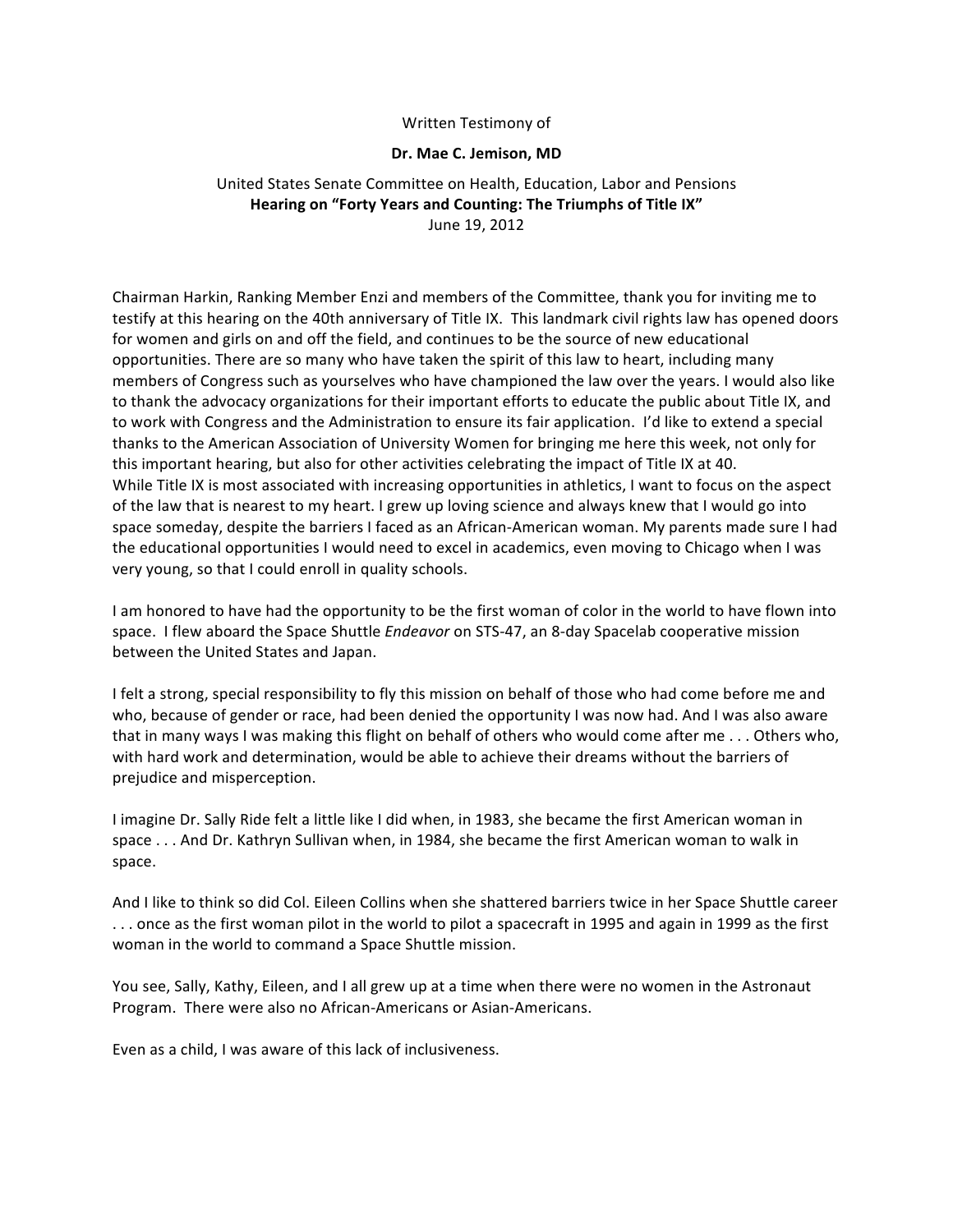When I was growing up in the 1960's on the south side of Chicago, I remember being so excited about space exploration! I wanted to be involved!

But, there was always just one type of person in earth orbit or in Mission Control. And they did not look like me. Even though, as a country, we would proudly rally and root for the Space Program, so many of us felt as though we were left out.

When I did finally fly in space, the first thing I saw from earth orbit was Chicago, my hometown. I was working on the middeck where there aren't many windows, and as we passed over Chicago, the commander called me up to the flight deck. It was such a significant moment, because ever since I was a little girl I had always assumed I would go into space. Looking out the window of that Space Shuttle, I thought if that little girl growing up in Chicago could see her older self now, she would have a huge grin on her face.

Today, although women still represent a minority of the Astronaut Program, our Space Program is more inclusive. And, as a nation, we accept women in space as a routine occurrence.

*It* was not that way before Title IX.

## **A Short Story of Space Exploration**

Please allow me to recall for you this morning what is perhaps a forgotten chapter in the history of American Space Exploration . . . a chapter that might have been written quite differently had Title IX come into effect far earlier than it did.

The story goes something like this  $\dots$ 

In 1959, an Air Force Brigadier General by the name of Donald Flickinger and a forward-thinking Harvard medical school graduate by the name of Dr. Randolph "Randy" Lovelace II began contemplating an Astronaut Program that included women. Their reasoning was scientifically practical on a number of fronts. 

From an engineering perspective, it made more sense to send a woman into space. Women have lower body weight and less oxygen requirements than men. Since there were concerns about how microgravity would affect the cardiovascular system, women were known to have fewer heart attacks than men. Also, it was believed that a woman's reproductive system was less susceptible to radiation that that of a male; and preliminary data suggested that women could outperform men in enduring cramped spaces and withstanding prolonged isolation<sup>1</sup>.

An independent researcher, Dr. Lovelace had developed the tests for NASA's male astronaut selection. He now decided to pursue the "Women in Space Program (WISP)."

Dr. Lovelace began medical and physiological testing of 19 accomplished women pilots in 1960. Over 700 women pilots had applied, but no candidates with fewer than 1000 hours of flight experience were selected. <sup>2</sup> Many of the women selected for testing had more flying time experience than their male counterparts because several of them had been employed as flight instructors. The women were subjected to the same tests as were the original Mercury astronauts, with the addition of gynecological examinations.<sup>3</sup>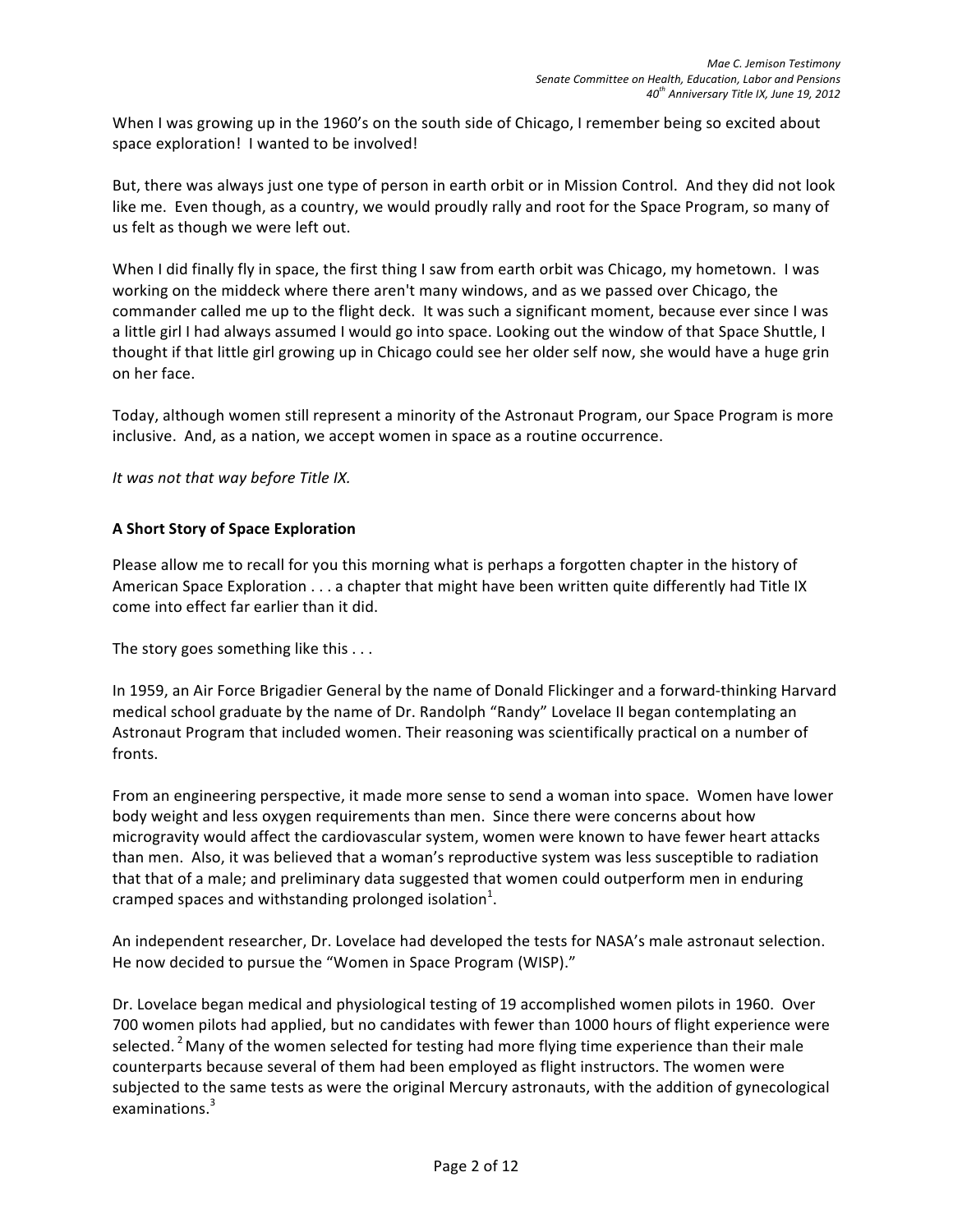Of the 19 women who underwent these rigorous physical and physiological tests, 13 (or 68%) of the women passed with "no medical reservations." In comparison, of the men who underwent the testing, 18 of the 32 men (or 56%) passed the testing.  $4$ 

According to Donald Kilgore, a doctor who evaluated both men and women for space flight, "They were all extraordinary women and outstanding pilots and great candidates for what was proposed. They came out better than the men in many categories."<sup>5</sup>

On August 19, 1960, Dr. Lovelace announced at the Space and Naval Medicine Congress in Stockholm, Sweden, "We are already in a position to say that certain qualities of the female space pilot are preferable to those of her male colleague." He added, "There is no question but that women will eventually participate in space flight; therefore, we must have data on them comparable to what we have obtained on men."<sup>6</sup>

However, despite the promising results, further testing was suddenly stopped. The Women in Space Program terminated in 1962.<sup>7</sup>

This is not meant to be, nor should it be construed to be, a story about, "Who is better, men or women?"

This story is really a story about how different the history of the American Space Program might have been had Title IX been in effect in the late 1950's.

Indeed, one might argue that this is really a story about how different the course of American science, technology, engineering, medicine, environmental science, art, literature, sports . . . I could go on and on ... would have been if Title IX had been in effect long before it was finally passed.

No, there was no Title IX in 1959 or in 1962.

Interestingly, in July of 1962, Republican representative Victor Anfuso from NY convened public hearings before a special Subcommittee of the House Committee on Science and Aeronautics to investigate the possibility of gender discrimination in astronaut selection.

These hearings were a testament to how discussions about women's rights were more strongly emerging on the political landscape two years before the Civil Rights Act of 1964. Yet, it was a long 10 years later before Title IX declared:

> *No person in the United States shall, on the basis of sex,* be excluded from participation in, be denied the benefits of, *or be subjected to discrimination under any education program or activity receiving federal financial assistance.*

And it is important to point out that Title IX offers no special advantages or benefits for women and girls. Because it is gender-neutral, Title IX actually benefits men and boys who also want equal access to all education and career options.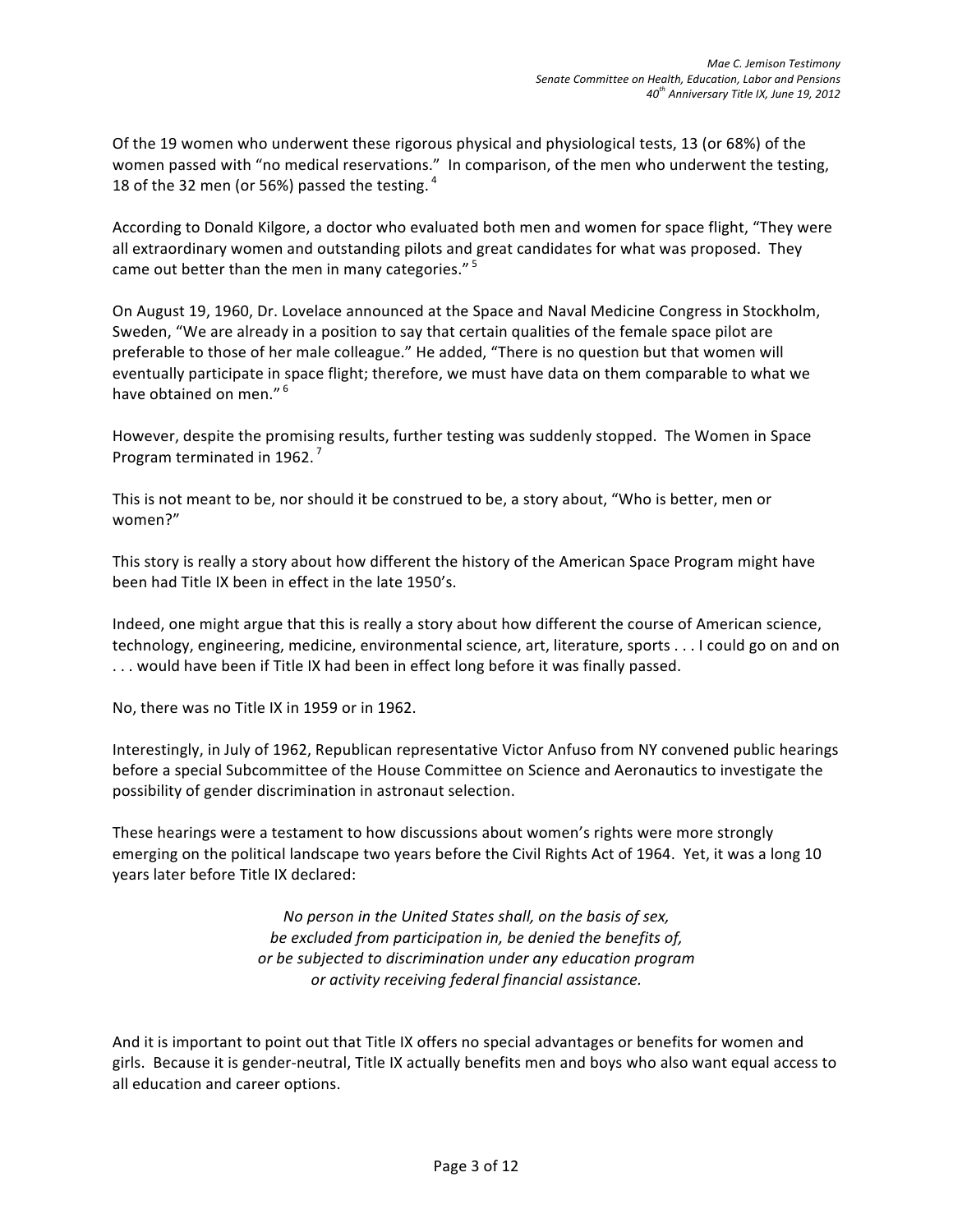As a matter of fact, as a medical doctor, I can tell you that since Title IX, men have made significant gains within healthcare in several areas that have been historically dominated by women.

What Title IX specifically did for the Space Program is help create an environment in which incredibly talented, intelligent, dedicated, courageous, qualified, and success-oriented women like the Mercury 13 could no longer be arbitrarily excluded from career positions within our country's Space Program simply because they happened to be a group of people who happened to be women.

In the 1970's, when once again the subject of women in the Space Program came up, had it been up to NASA management at the time, women might not necessarily have been given the opportunity to compete in the Astronaut Selection process.

Title IX made the difference!

In 1977, NASA did announce that it was looking for qualified scientists, technicians, and pilots to compete for positions within the Astronaut Corps.

> *8000 people responded. 1000 were women. 35 Astronaut Candidates were chosen. 6 of them were women.*

In what perhaps was regarded as the most demanding career in science, engineering, and technology, women would now be given the opportunity to fly in space.

That opportunity did not exist before Title IX.

Indeed, the world before Title IX was dramatically different from the world after Title IX.

#### **The Impact of Title IX**

Before Title IX, because of the *sanctioned* lack of educational opportunity combined with the gender stereotypes that permeated classrooms and textbooks, most girls could only see themselves as women who were full-time wives and mothers, secretaries, nurses, or teachers—portrayals that restricted the career choices.<sup>8</sup>

With Title IX, though gender stereotypes continued to exist, broader arrays of opportunities were made available. Girls were now able to think of themselves in future careers not only as full-time wives and mothers, nurses, secretaries, teachers but also as full-time scientists, doctors, engineers, and lawyers. (One might ask when we last saw terms like "full-time husbands and fathers?")

Title IX has changed the expectations women and girls have for themselves  $\dots$  the expectations and possibilities fathers now have for their daughters.

Unfortunately, today Title IX is still needed.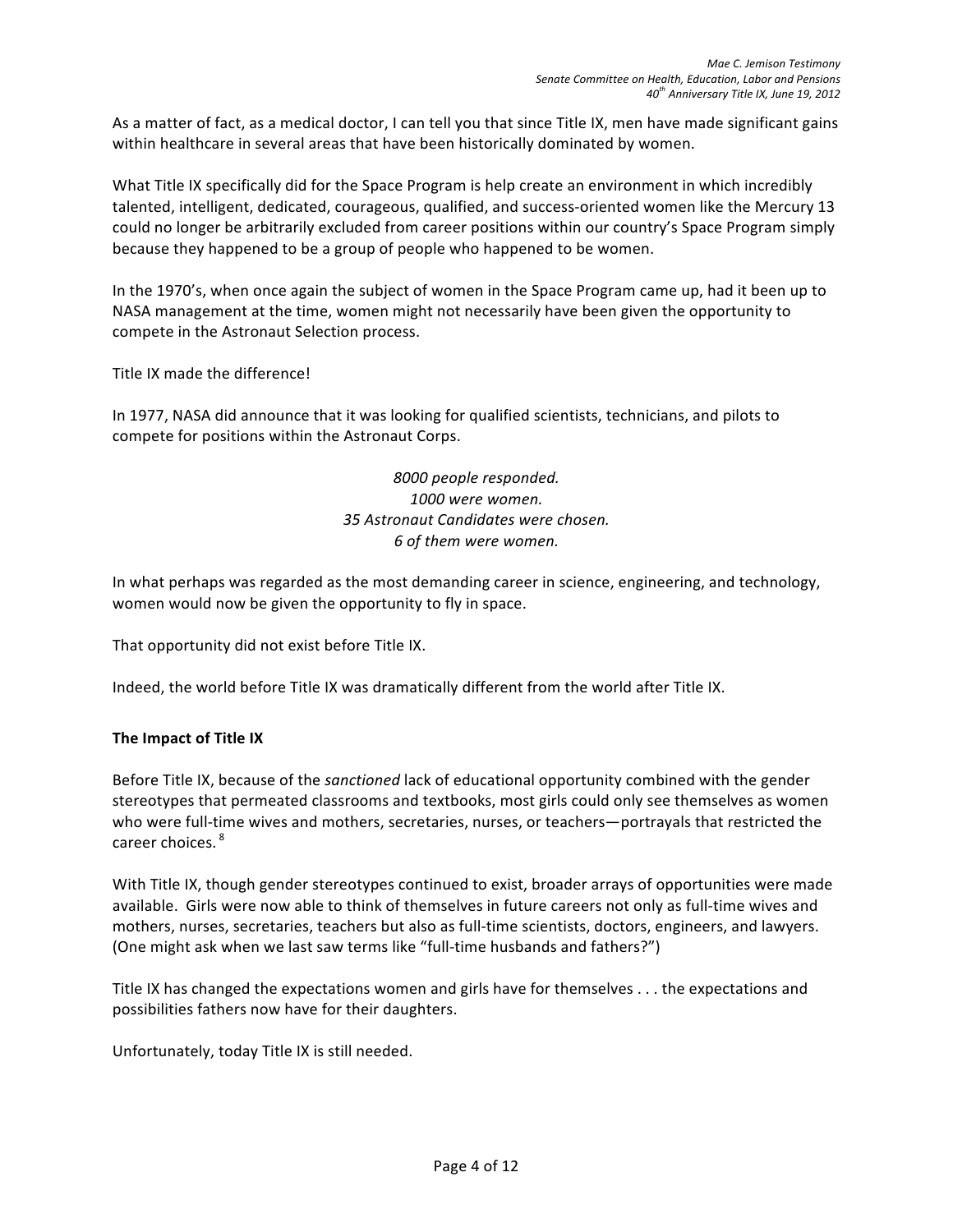It is instructive to note that when children in the United States are asked to draw a picture of a scientist, overwhelmingly most draw a man in a white coat. Few draw a picture of a woman.

Just a few months ago, the Bayer Corporation released the study the "Bayer Facts of Science Education XV", a survey of chairs of the science, technology, engineering, and mathematics (STEM) departments of our nation's 200 top research universities. <sup>9</sup>

As an astronaut, medical doctor, chemical engineer, and Ivy League college professor, I believe the crucial story that emerges from this survey is the failure of universities, STEM departments and professors to recognize and understand the role they play in undermining or promoting women and underrepresented minority students' success in seeking and completing STEM degrees.

By department chairs' own account, women students arrive at college the best prepared academically of all students for STEM degree success, but graduate with STEM degrees at lower rates than their male counterparts.<sup>10</sup> And while half the chairs considered underrepresented minorities less well prepared, these chairs acknowledged that even minority students well-prepared academically for STEM success graduated at lower rates.

So clearly, there is something about the interaction and engagement of women and underrepresented minority students in college that affects these students adversely— whether it is courses that disproportionately "weed out" students, few women professors, or discouraging those who are not the stereotype of a successful STEM student.

A prior study, Bayer Facts of Science XIV, surveyed women and minority members of the American Chemical Society. These were professionals who had successfully completed degrees in chemistry and chemical engineering. Yet, more than 40% of these STEM graduates stated that they were actively discouraged from pursuing STEM fields in college by a college professor, the most commonly cited instances of active discouragement. Conversely, these individuals also noted that internships, mentoring and hands-on experiences in science throughout K-12 and college where positive influences in their choice of a STEM career.  $11$ 

College STEM departments are critical chokepoints in education – that point early in students' lives where they make important decisions about their careers.

Interestingly, my own personal academic experiences echo these studies.

### **Personal Reflections**

In my high school, I was the first and only girl to take drafting classes. But when the drafting instructor, Mr. Okelpec saw my name on the roster, he asked my homeroom teacher Mrs. Roberts if this was a joke. Yet no such question was posed when my brother signed up for the class.

Mrs. Roberts explained that I intended to pursue science and engineering and, to his credit, Mr. Okelpec made sure that I did all the kinds of machine drawings, blueprints, and designs that an engineer would expect to encounter.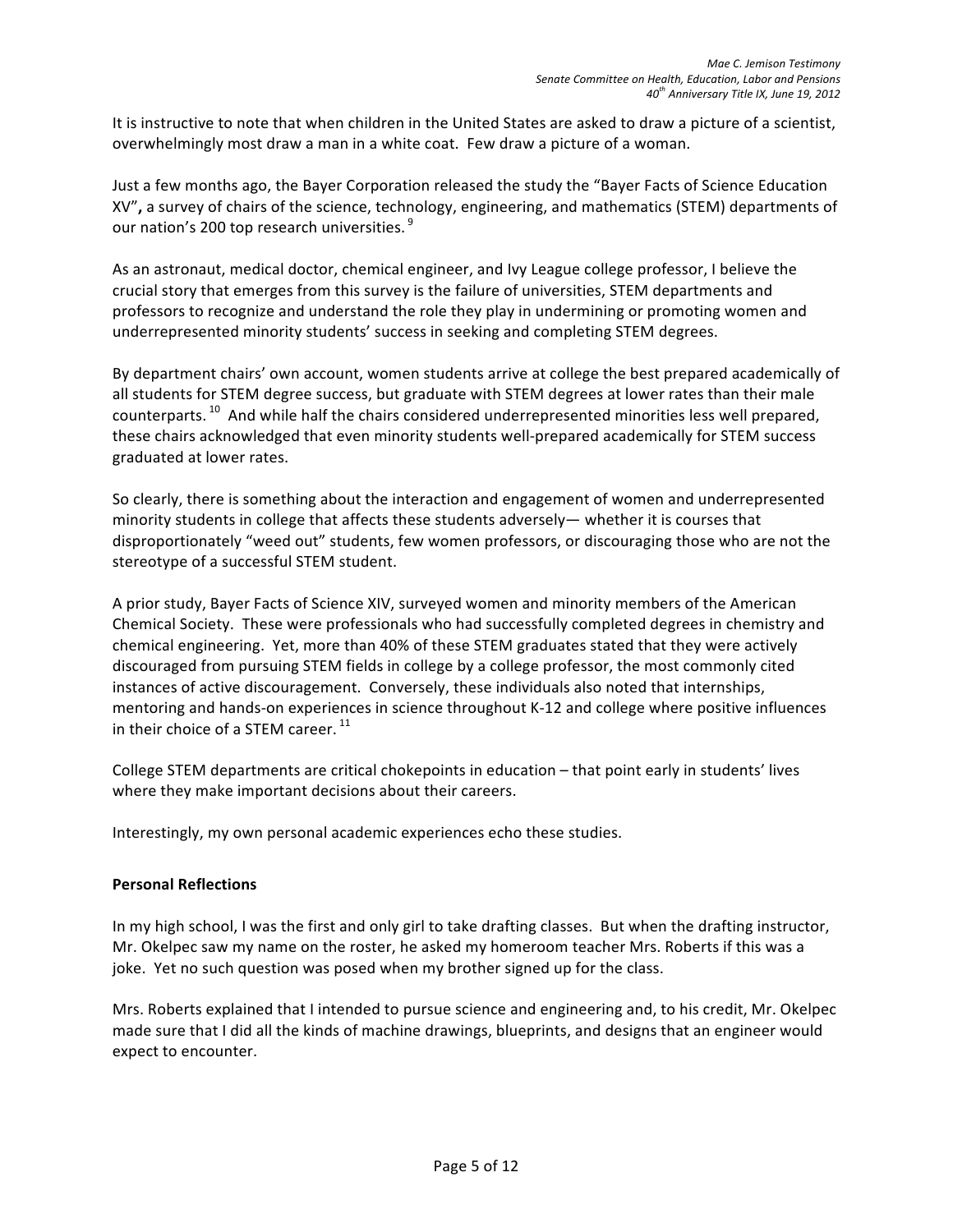While in high school, I also took advantage of a two-week program sponsored by the Junior Engineering Technical Society (JETS) at the University of Illinois at Urbana that exposed urban students to engineering. It was on that campus when I really learned about engineering and made the decision to pursue engineering in college.

I was 16 when I entered Stanford University and I was full of all of the arrogance that a 16-year old who left Chicago to go to California on her own might have. That extra dose of confidence proved critical, however, because it got me through STEM courses in which some of the professors did not seem to want me. Professors outside the sciences seemed far more welcoming to me and this enabled me to emotionally re-charge and surmount the challenges posed by the poor reception I received from my professors in STEM courses — hurdles the male students did not encounter. For the record, I value my Stanford experience and consider it the best engineering and science research university I could have attended and I am happy to have attended. I am a proud Stanford alumni. Yet, I regret to say, that I may have earned that engineering degree in spite of, rather than because of, some of my professors.

Fortunately, while I went to Stanford, I had a scholarship from Bell Laboratories that provided me intense research environments in science and engineering, as well as a host of supervisors – engineers, computer programmers, and scientists – who clearly expected me to do well.

### **The Facts of Women and STEM**

Although debunked by scientific research, stereotypes about male and female abilities in STEM persist and are seriously sabotaging women's success.

Implicit gender biases can have a major influence on a girl's or woman's decision to remain in a STEM field. Gender biases may directly or indirectly determine whether a woman is hired. Gender biases may also directly or indirectly impede the promotion rate and career advancement of female employees.  $^{12}$ 

Early on, such biases may prevent a female student from even considering an academic pursuit or career in STEM. These biases have also been shown to influence whether parents and faculty encourage a female student to pursue a career in science or engineering, or any of the other STEM disciplines.  $^{13}$ What seems obvious has also been scientifically proven over and over again. These biases negatively affect a female student's academic performance in a STEM course.

For example, in one landmark study, girls who were made to feel inadequate performed significantly worse than their male counterparts on a challenging math test. However, girls in the control group who had not been influenced by a negative stereotype threat condition scored similarly to their male counterparts. 14 

Some 300 additional studies supporting this finding have been published since this precedent-setting 1999 study. <sup>15</sup> One such study (Kane and Mertz) was just published in January of this year and it further confirmed that the cultural influence of gender stereotypes and biases against women in STEM disciplines is related to gender differences in performance.  $^{16}$ 

Scientific research has not demonstrated what the stereotypes would have us believe – that there are innate differences between boys and girls when it comes to mathematical or scientific abilities. Study after study has shown that spatial reasoning abilities are not pre-ordained by gender. Instead, exercise of these abilities is influenced by social context and the degree of gender equality in a society. <sup>17</sup>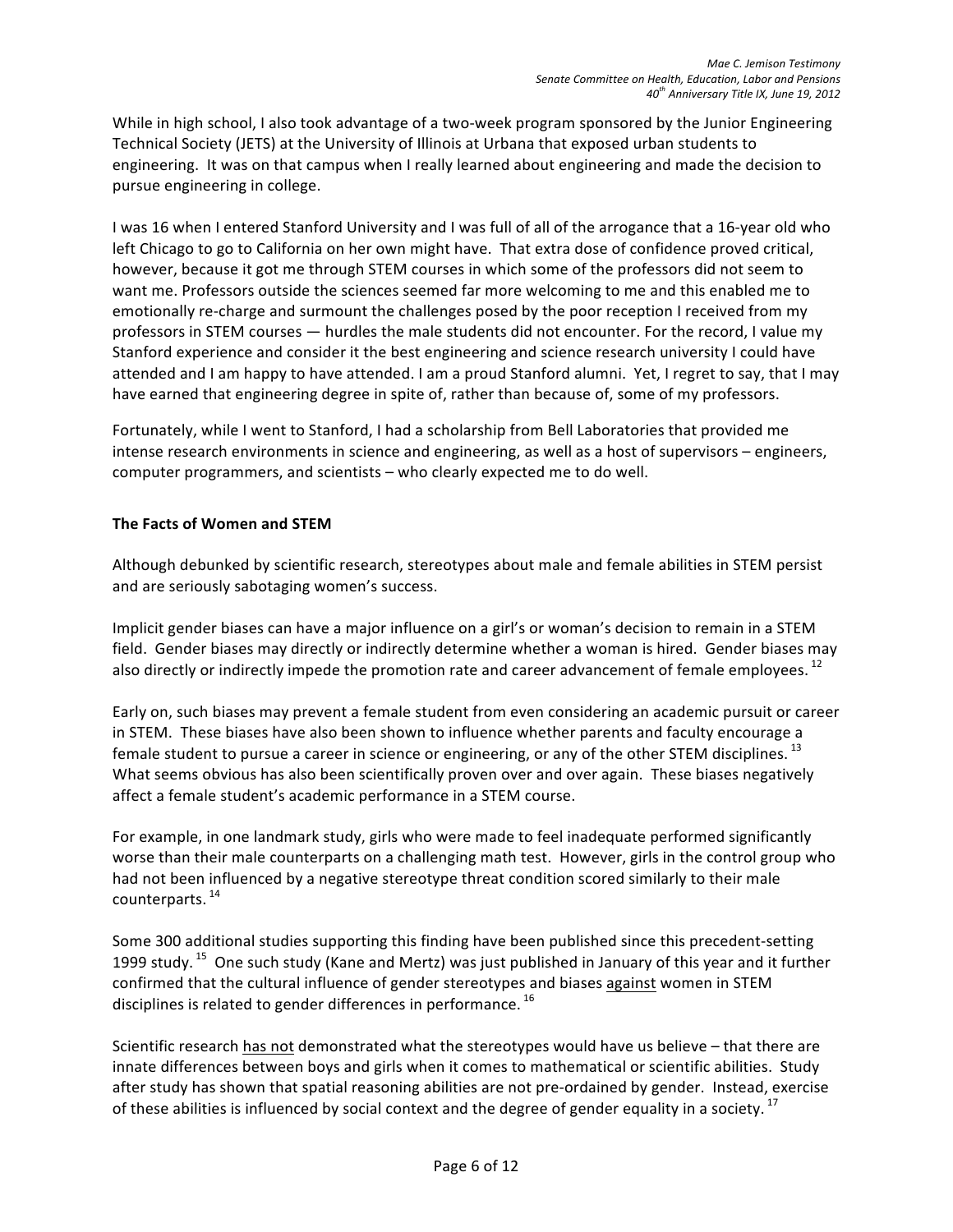This investigation further demonstrated a strong link between the implicit gender-science stereotype of a country and the subsequent gender difference in test performance.<sup>19</sup> The study evidences that differences between male and female students' performance in math and science are caused by cultural, rather than innate or biological factors.<sup>18</sup>

By focusing on the varying percentages of participation by women in science, technology, engineering, and mathematics in different countries, the study effectively documents the impact of culture on performance. <sup>19</sup> For example, 40% of the students at the University of Puerto Rico at Mayaguez's engineering programs are women.  $^{20}$  In Romania, 44% of researchers in engineering and technology are women. Yet, in the United States, only 11% of engineers are women.  $^{21}$ 

### **The 3 E's**

The critical importance of culture and learning environments on student abilities, interests, and performance must not be overlooked, ignored, or underestimated. The factors that I see as key to women and girls and minorities succeeding in STEM fields are, in fact, supported by the core values of Title IX.

I call those factors "the 3 E's -- Exposure, Expectation, and Experience."

For students, "Exposure" means knowing what careers in the STEM fields entail, and interacting with individuals in these various disciplines to develop a level of comfort with the fields.

"Expectation" means seeing oneself as a potential member of the discipline, recognizing that one has the right to participate in STEM courses, and that one should have expectations of success and contributions.

Students who gain "Experience" in the STEM fields will have the opportunity to compete with their talented counterparts and build the confidence necessary to meet challenges effectively.

When President Maria Klawe, Ph.D. arrived six years ago at Harvey Mudd College in Southern California, 33 percent of the student body was female, but only 10 of the computer science majors were female. She took several deliberate steps to address this problem, including making small changes to the curriculum to require more introductory classes and ease the practice of "weed out" classes. Today, 42 percent of the student body is female, and 40 percent of computer science majors are women.

Girls who grow up in an environment that cultivates their success in science and math will be more likely to develop skills and confidence, and to consider a future in STEM.

That is why the Dorothy Jemison Foundation for Excellence engages girls and boys in science through programs like our four-week residential summer camps specifically designed for middle school and secondary school students, ages 12-16. These camps successfully increase our students' science literacy, their problem-solving skills, their knowledge of the impact of science and technology on society, and their understanding of societal and environmental impact on science endeavors. Their learning occurs in an encouraging and exciting atmosphere where they are supported, while being challenged to reach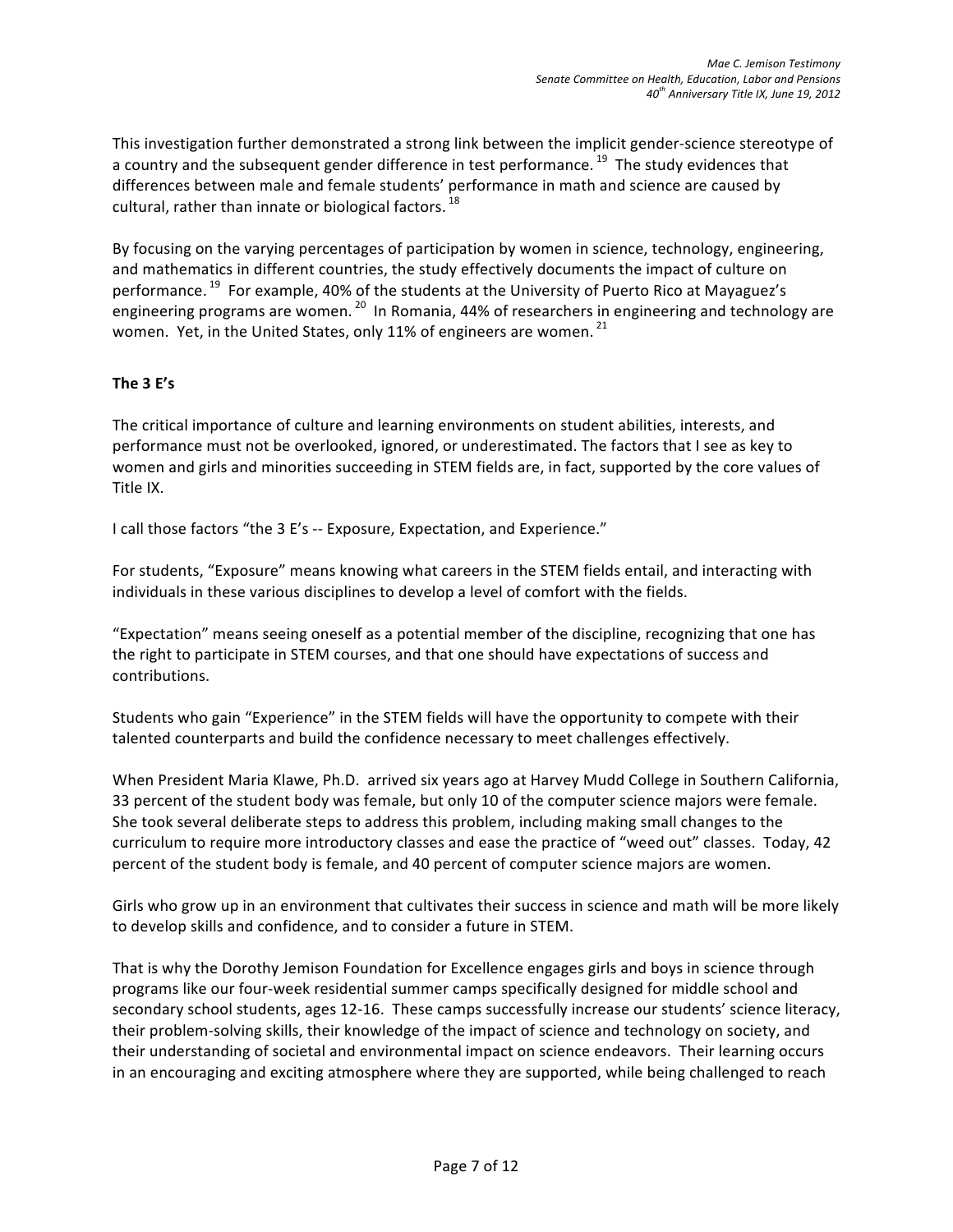their greatest potential. Interestingly, our *The Earth We Share*<sup>™</sup> international science camp receives far more applications from girls than boys!

Women make up over 50% of our population. Failure to seek, nurture, and develop their talent is a failure to capitalize on a great national resource. Notably, the attrition rate of women and girls from academics and careers in science, technology, engineering, and mathematics does not benefit their male counterparts.

Rather, the loss of talent and contribution by a significant segment of our population seriously endangers our nation's economic competitiveness at a time when our nation needs to take advantage of our country's intellectual resources and full capacity for innovation.

In a global marketplace increasingly driven by technology, promoting the talents and contributions of women and minorities is an essential strategy to maintain our nation's scientific vitality, economic prosperity, and national security.

To be at the forefront of technology at the international level, the United States must continue to produce technological and scientific talent capable of meeting the challenges of tomorrow regardless of the gender or race of that talent—talent that resides as much in our female and minority population as it does in the more traditionally recognized STEM populations.

And Title IX has had an impact that goes beyond numbers, because it is also about the perspectives that women bring to an issue.

For example, when I was in medical school, breast cancer was treated by mastectomy. Not only was the procedure disfiguring, but it was also based on the paradigm that an invasive surgery with significant unpleasant sequela was the primary and best we could offer. It was not until women physicians, in significant numbers, insisted there might be other medical alternatives and investigated other options. Now, there are treatment options like lumpectomy, localized radiation, anti-hormonal therapy that lead to better success.

Accompanying me today is Dr. Ronke Olabisi, a biomedical engineer who is leading breakthrough research in growing new bone precisely where and when it is needed. Dr. Olabisi is a young woman whose scientific and athletic opportunities in college were positively impacted by Title IX.

I cannot emphasize enough the importance of culture, and a positive and encouraging learning environment to students' excelling.

I never forgot those childhood feelings and experiences. The lessons I learned about the need for inclusiveness stayed with me through my life, and even today, remain enduring principles that influence my beliefs, my attitudes, my behavior, and my ideals.

For example, recently the Dorothy Jemison Foundation for Excellence won a grant by the Defense Advanced Research Projects Agency (DARPA), to assist in the creation of what DARPA described as "persistent, long-term, private sector investment" to develop the technology and capabilities for longdistance space travel.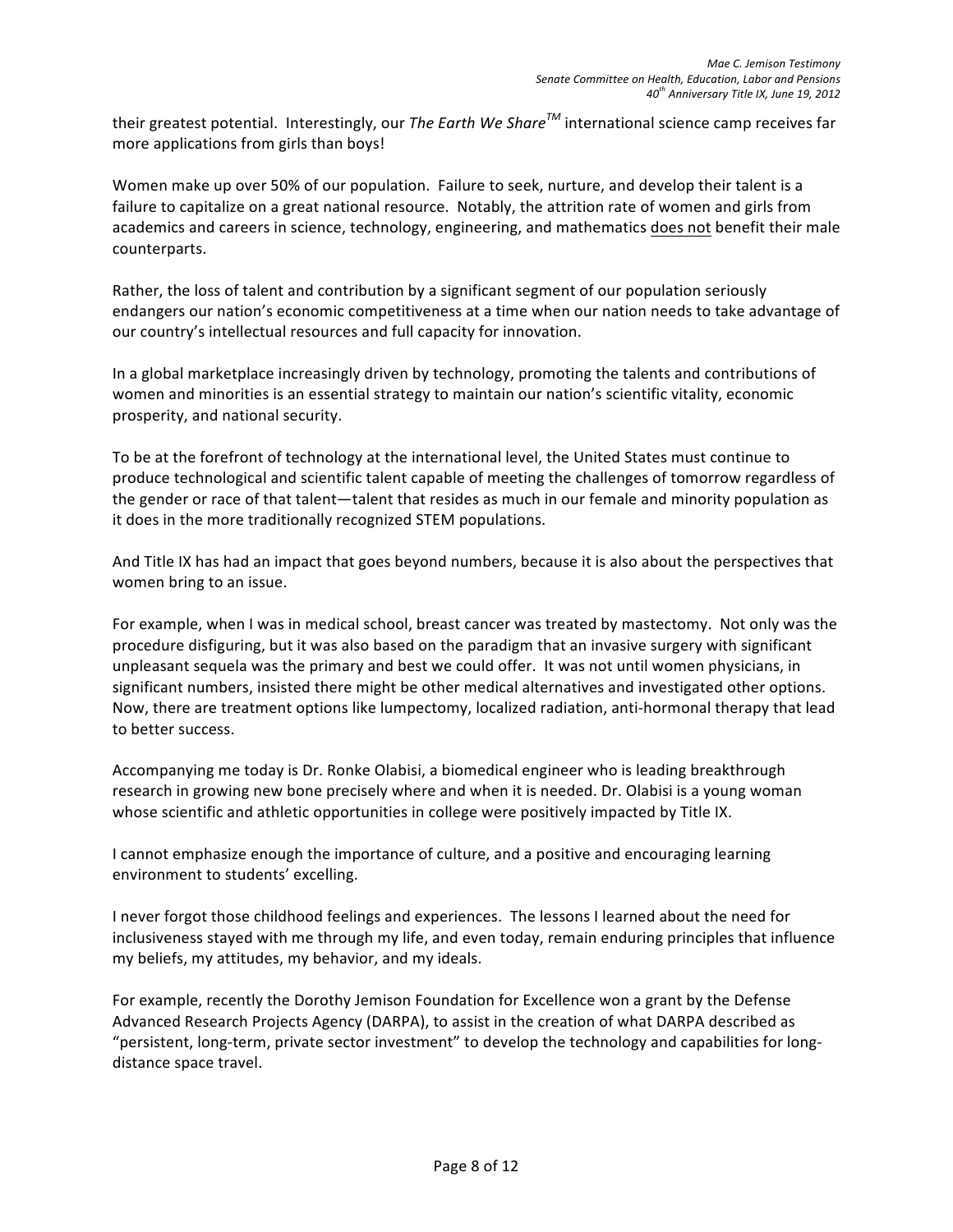Called the 100 Year Starship (100YSS), the program is an exciting leadership initiative which emphasizes the importance of "inclusion" specifically as a primary means towards the achievement of such an audacious goal. The success of the 100 Year Starship Program requires we take advantage of the full wealth of talent, insight, experience and expertise our country has to offer. Just as 100YSS works across disciplines, it is very important to me that the Program also makes space travel more accessible to the public, both as beneficiaries and as participants. The Dorothy Jemison Foundation for Excellence is very excited about the 100 Year Starship Program and, through the 100 Year Starship Program, the ideals of Title IX will be represented.

Title IX has significantly closed the gap between male and female performance in science, technology, engineering, and mathematics. But cultural biases and persistent stereotypes continue to impede the advancement of girls, women, and minorities in these fields.

The female and minority attrition rate in STEM at every level of education is still unacceptably high, and these attrition rates occur at a dangerous cost to United States competitiveness in the global marketplace.

Knute Rockne, one of college football's greatest coaches, once said, "Your success in the future depends on the present. Build well."

Our country is rich with resources of talent, intelligence, and determination. Americans have great capabilities motivated towards success and a selfless passion for personal contribution.

But America's success in the future depends on the present. As a nation, we must build well.

We need more scientists, technologists, computer specialists, mathematicians, engineers --- bright, well educated, and highly motivated.

And if Title IX achieves its full potential, we will one day be a nation not of female engineers or black scientists, but a nation of very talented engineers, scientists, and physicists who happen to be women or black or white or male, but who are respected for our talents and capabilities . . . and our commitment to our country's successful future.

Title IX was designed to be a strong and comprehensive measure that would attack all forms of sex discrimination in education and, in so doing, provide educational opportunities formerly closed to women and girls. While Title IX has indeed succeeded in opening doors in the classroom and on the athletic field, inequities and barriers still remain. Through good enforcement and heightened public attention to these issues, even more progress can be made – the future is bright.

As we celebrate the 40th anniversary of Title IX, the message we send to young girls is one that encourages their interest in STEM and provides opportunities for them to fully develop and explore their interest. We must help young scientists become the astronauts and professional scientists, mathematicians and engineers of the future. They deserve the chance. And our nation needs them.

Thank you very much. I look forward to your questions.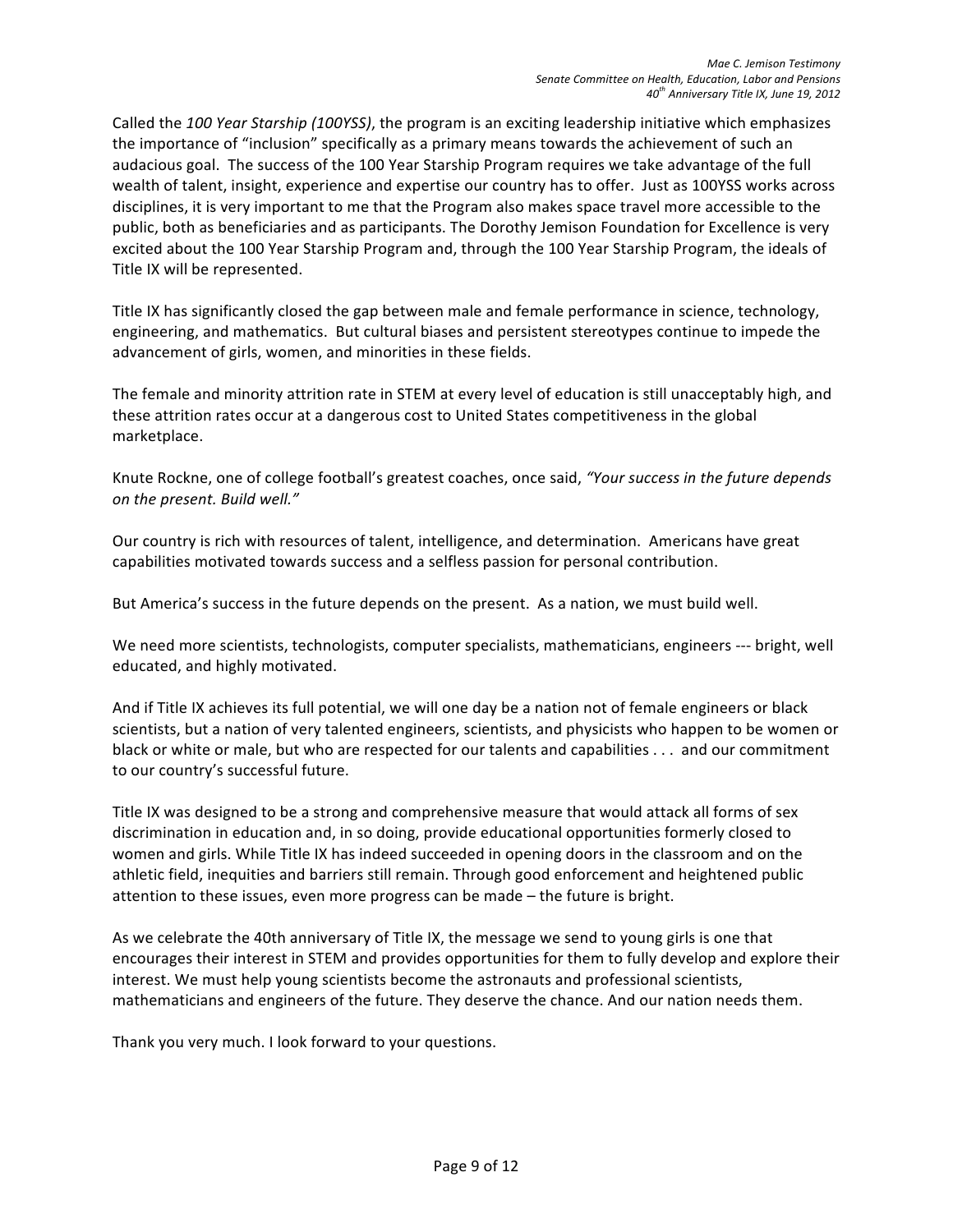## **NOTES**

<sup>1</sup> Kathy L. Ryan, Donald E. Loeppsky, and Donald E. Kilgore, Jr. "A Forgotten Moment in Physiology: The Lovelace Woman in Space Program (1960-1962)," Advances in Physiology Education (September 2009), pp. 157, 159.

<sup>2</sup>"Mercury 13," Wikipedia, p.1.

 $3$ Ryan, et al., op.cit. pp. 157, 160.

 $4$ lbid., p. 161.

<sup>5</sup>Brandon, Keim, "Right Stuff, Wrong Sex: NASA's Lost Female Astronauts," <u>Wired News</u> (October 6, 2009), p.1.

 ${}^{6}$ Ryan, et al., op.cit., p. 160.

 $7$ <sup>"</sup>Meet the Women of Mercury 13," CBS NEWS Video, (July 15, 2009) According to Jerrie Cobb of the Mercury 13, "I finally got to talk with Vice President Johnson and he said, 'Jerrie, if we let you or other women into the space program, we have to let blacks in, we'd have to let Mexican-Americans in, we have to let every minority in and we just can't do it.' "

<sup>8</sup> "Learning Environment," Title IX Info, The Margaret Fund of the National Women's Law Center. (Washington, D.C: 2012).

<sup>9</sup> "STEM Education, Science Literacy and the Innovation Workforce in America: Analysis and Insights from the Bayer Facts of Science Education Surveys 1995-2011," Bayer's STEM Diversity And Higher Education Forum (Washington, DC: April 18, 2012).

 $10$ Ibid.

 $11^{\circ}$  Female and Minority Chemists and Chemical Engineers Speak about Diversity and Underrepresentation in STEM," Bayer Facts of Science XIV (March 2010).

 $12$ Title IX at 40, American Association of University Women, The National Coalition for Women and Girls in Education, (2012), p. 18.

 $13$ Ibid.

 $14$ S.J. Spencer, et al. "Stereotype Threat and Women's Math Performance," Journal of Experimental Social Psychology, 35 (1), 1999.

 $15$ Title IX at 40, op.cit., p.19.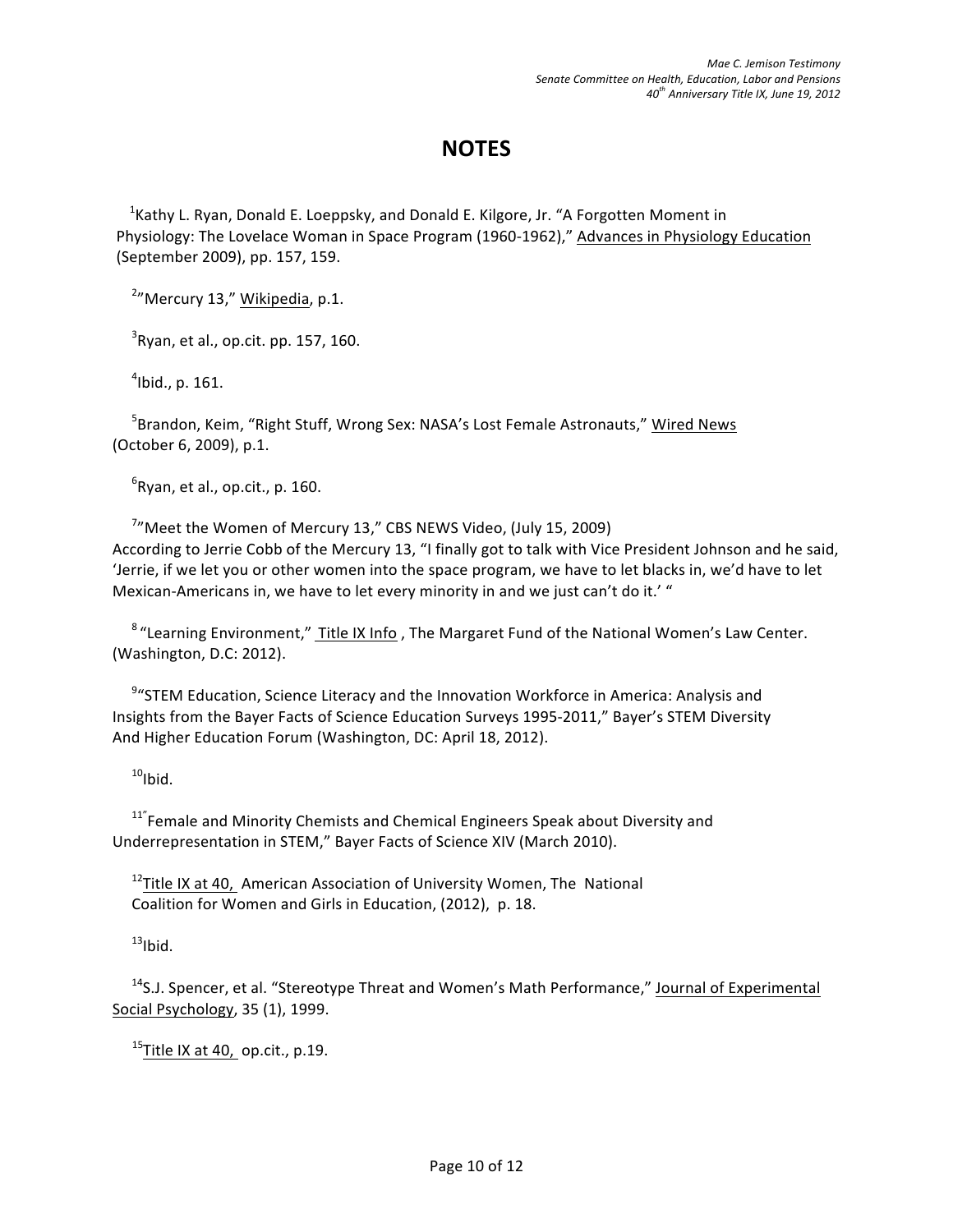$^{16}$ Jonathan M. Kane and Janet E. Mertz, "Debunking Myths and Gender and Mathematics Performances," Notices of the AMS (January 2012).

 $17$ Title IX at 40, op.cit., p.18.

 $18$ Ibid.

<sup>19</sup>Kane and Mertz.

 $20$ Catherine Pieronek, "The State of Women in Engineering," Presentation given at the University of Notre Dame (October 12, 2011).

 $^{21}$ Title IX at 40, op.cit., p.18.